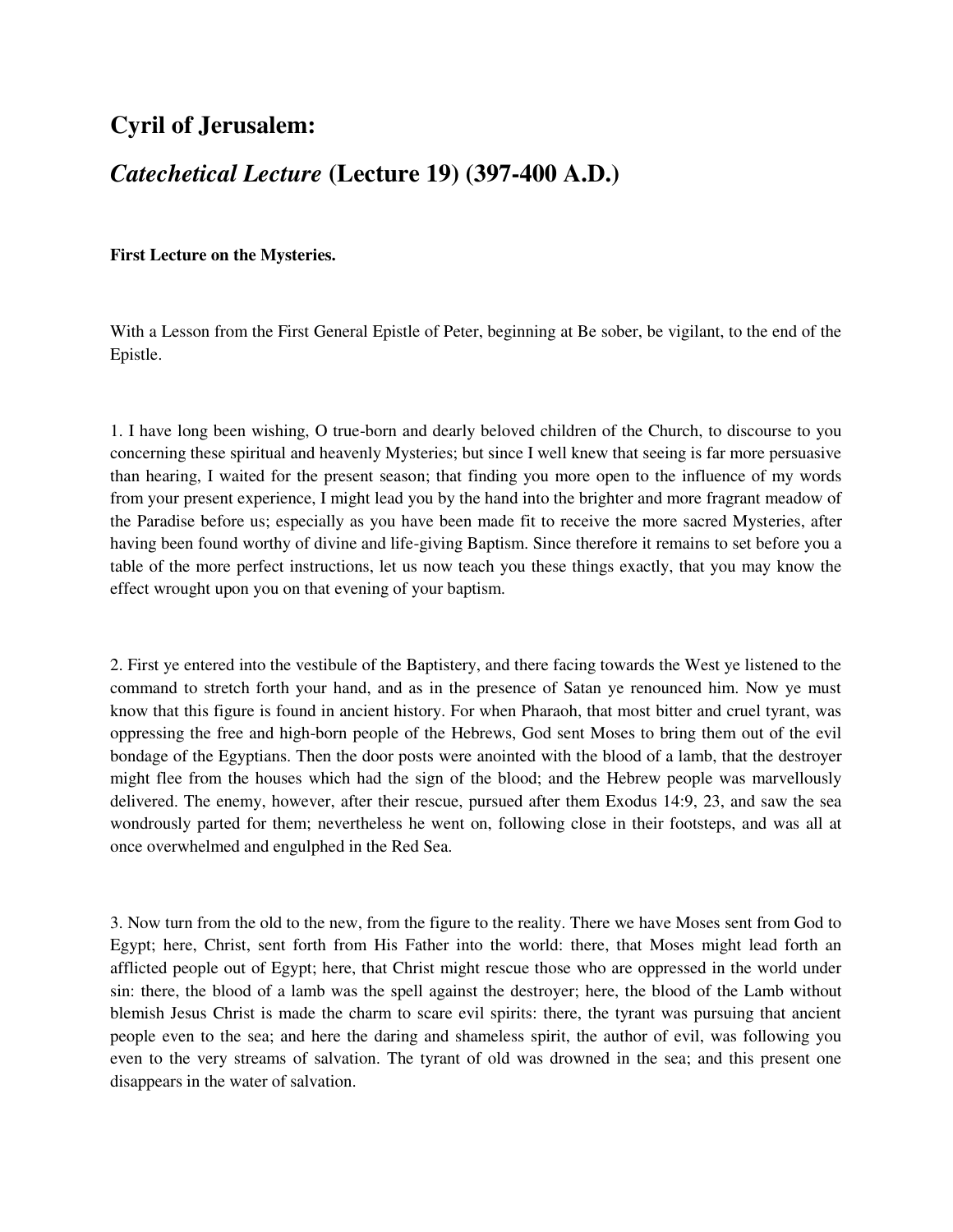4. But nevertheless you are bidden to say, with arm outstretched towards him as though he were present, I renounce you, Satan. I wish also to say wherefore ye stand facing to the West; for it is necessary. Since the West is the region of sensible darkness, and he being darkness has his dominion also in darkness, therefore, looking with a symbolic meaning towards the West, you renounce that dark and gloomy potentate. What then did each of you stand up and say? I renounce you, Satan,— you wicked and most cruel tyrant! Meaning, I fear your might no longer; for that Christ has overthrown, having partaken with me of flesh and blood, that through these He might by death destroy death Hebrews 2:14-15, that I might not be made subject to bondage forever. I renounce you,— you crafty and most subtle serpent. I renounce you,— plotter as you are, who under the guise of friendship contrived all disobedience, and work apostasy in our first parents. I renounce you, Satan,— the artificer and abettor of all wickedness.

5. Then in a second sentence you are taught to say, and all your works. Now the works of Satan are all sin, which also you must renounce — just as one who has escaped a tyrant has surely escaped his weapons also. All sin therefore, of every kind, is included in the works of the devil. Only know this; that all that you say, especially at that most thrilling hour, is written in God's books; when therefore you do anything contrary to these promises, you shall be judged as a transgressor. Galatians 2:18 You renounce therefore the works of Satan; I mean, all deeds and thoughts which are contrary to reason.

6. Then you say, And all his pomp. Now the pomp of the devil is the madness of theatres , and horse-races, and hunting, and all such vanity: from which that holy man praying to be delivered says unto God, Turn away my eyes from beholding vanity. Be not interested in the madness of the theatre, where you will behold the wanton gestures of the players , carried on with mockeries and all unseemliness, and the frantic dancing of effeminate men — nor in the madness of them who in hunts expose themselves to wild beasts, that they may pamper their miserable appetite; who, to serve their belly with meats, become themselves in reality meat for the belly of untamed beasts; and to speak justly, for the sake of their own god, their belly, they cast away their life headlong in single combats. Shun also horse-races, that frantic and soul-subverting spectacle. For all these are the pomp of the devil.

7. Moreover, the things which are hung up at idol festivals , either meat or bread, or other such things polluted by the invocation of the unclean spirits, are reckoned in the pomp of the devil. For as the Bread and Wine of the Eucharist before the invocation of the Holy and Adorable Trinity were simple bread and wine, while after the invocation the Bread becomes the Body of Christ, and the Wine the Blood of Christ , so in like manner such meats belonging to the pomp of Satan, though in their own nature simple, become profane by the invocation of the evil spirit.

8. After this you say, and all your service. Now the service of the devil is prayer in idol temples; things done in honour of lifeless idols; the lighting of lamps , or burning of incense by fountains or rivers , as some persons cheated by dreams or by evil spirits do [resort to this ], thinking to find a cure even for their bodily ailments. Go not after such things. The watching of birds, divination, omens, or amulets, or charms written on leaves, sorceries, or other evil arts, and all such things, are services of the devil; therefore shun